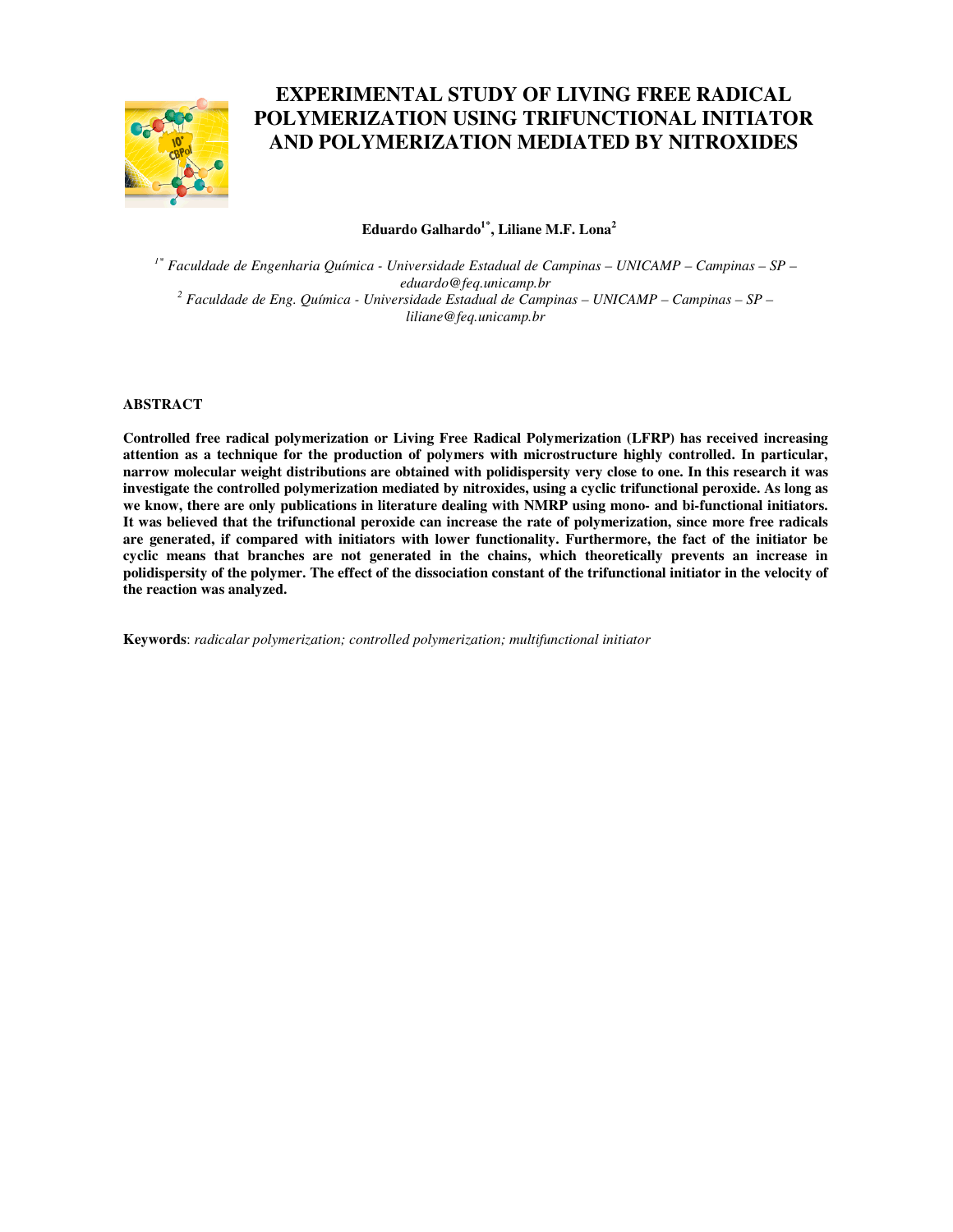#### **Introduction**

Until the mid 90's, Free Radical Polymerization (FRP) was characterized by producing polymers with high average molecular weights  $(1x10<sup>5</sup>-1x10<sup>6</sup>)$  since the beginning of polymerization, index of polidispersity (PDI) greater than 1.5 and wide molecular weight (MWD) distribution. When necessary to produce polymers with more defined structure, it was usually used anionic polymerization, which is capable to produce polymers with narrow molecular weight distribution and PDI around 1.0 (1.1-1.2). The ionic polymerization, however, needs to be held in a high degree of purity and in the absence of inhibitors, what make the ionic polymerization expensive and not very practical from the industrial point of view. An important alternative to escape this problem is the Controlled Free Radical Polymerization. This, in your turn, is much more robust to impurities and kind of solvent and it is able to produce polymers with polidispersity close to one.

One of the routes for Controlled Free Radical Polymerization is the Nitroxide Mediated Radical Polymerization (NMRP) that uses a stable nitroxide radical to capture the chains in growth.

The NMRP utilizes frequently the TEMPO (2,2,6,6, tetrametil-1-piperidinoxil) like controller agent. His actuation's mechanism can be showed by following equation:

$$
R \bullet + X \bullet \xleftarrow{K d \bullet} R - X \tag{1}
$$

where:

 $R - X$ : dormant polymeric chains (deactivated).

R •: radical polymeric in growth (activated).

 $X \bullet$ : capturing agents

ka: kinetic constant of the activation's rate of the reaction of activation – deactivation.

kda: kinetic constant of the deactivation's rate of the reaction of activation – deactivation.

Due to the reversible reaction, the polymerization rate becomes slower when compared to the Standard Free Radical Polymerization. Our group has tried contoured this problem using bifunctional initiators, which are able to increase a velocity of reaction maintaining the characteristics of the polymer.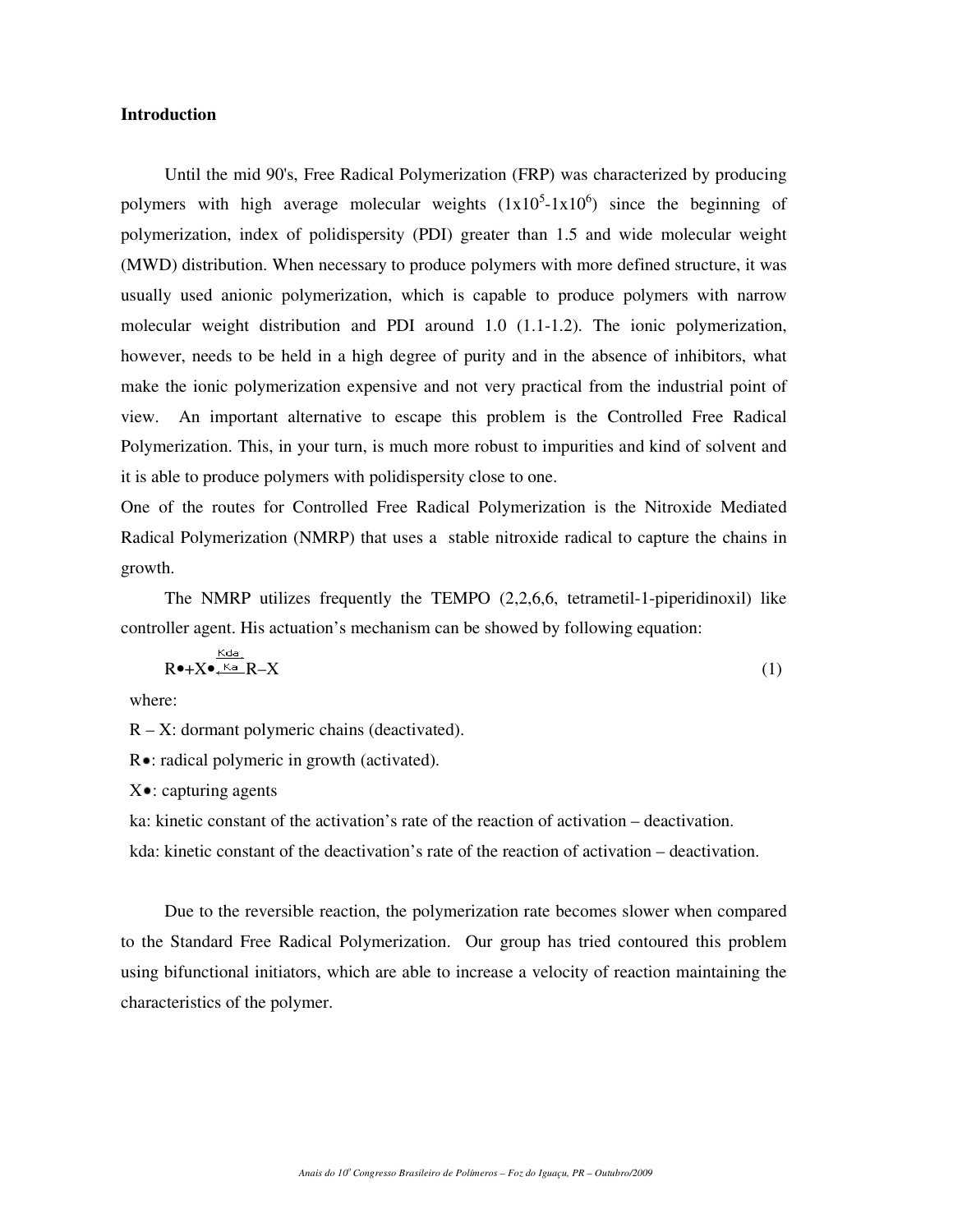In this work it was performed the controlled polymerization of styrene using as initiator the Trigonox 301 (3,6,9-Triethyl-3,6,9-trimethyl-1,4,7-triperoxoname), kindly supplied by Akzo Nobel company. The Trigonox 301 is a very instable initiator because it presents a cyclic chemical structure with three oxygen – oxygen bonds. The TEMPO was the controller used. The chemical structure of initiator and controller can be seen on Figure 1.





**Figure 1:** Chemical Structures of the initiator and controller.

The experimental conditions studied took into account 2 different levels of temperature, ratio between controller/initiator and concentration of initiator. Four parameters were analyzed: conversion, polidispersity, number average molecular weight (Mn) and weight average numeric molecular weight (Mw).

The molecular weights were obtained by GPC (Gel Permeation Chromatograph) and the final chemical structure of the synthesized polymer was obtained using Difratometry of X-Ray (DRX) and Nuclear Magnetic Resonance of protons (NMR).

#### **Experimental**

The monomer is purified from any inhibitor added by the manufacturer (to ensure safe transport and storage). The styrene is washed three times with a 10w/v % sodium hydroxide solution and then three times with deionized water. After washing, the monomer is placed in a flask with pelleted calcium chloride, which acts as agent drying. The next step is the distillation of monomer, which is made in vertical rotary evaporator, equipped with a vacuum pump and heated bath.

Desired quantities of monomer (styrene), initiator (Trigonox 301) and controller (TEMPO) were weighed, mixed and added into ampoules. It is used three cycles of freeze/ thaw under vacuum in order to remove the oxygen from the ampoules. After torch-sealing, the ampoules were placed into an oil bath at a given temperature. Ampoules were withdrawn at pre-set times, and the reaction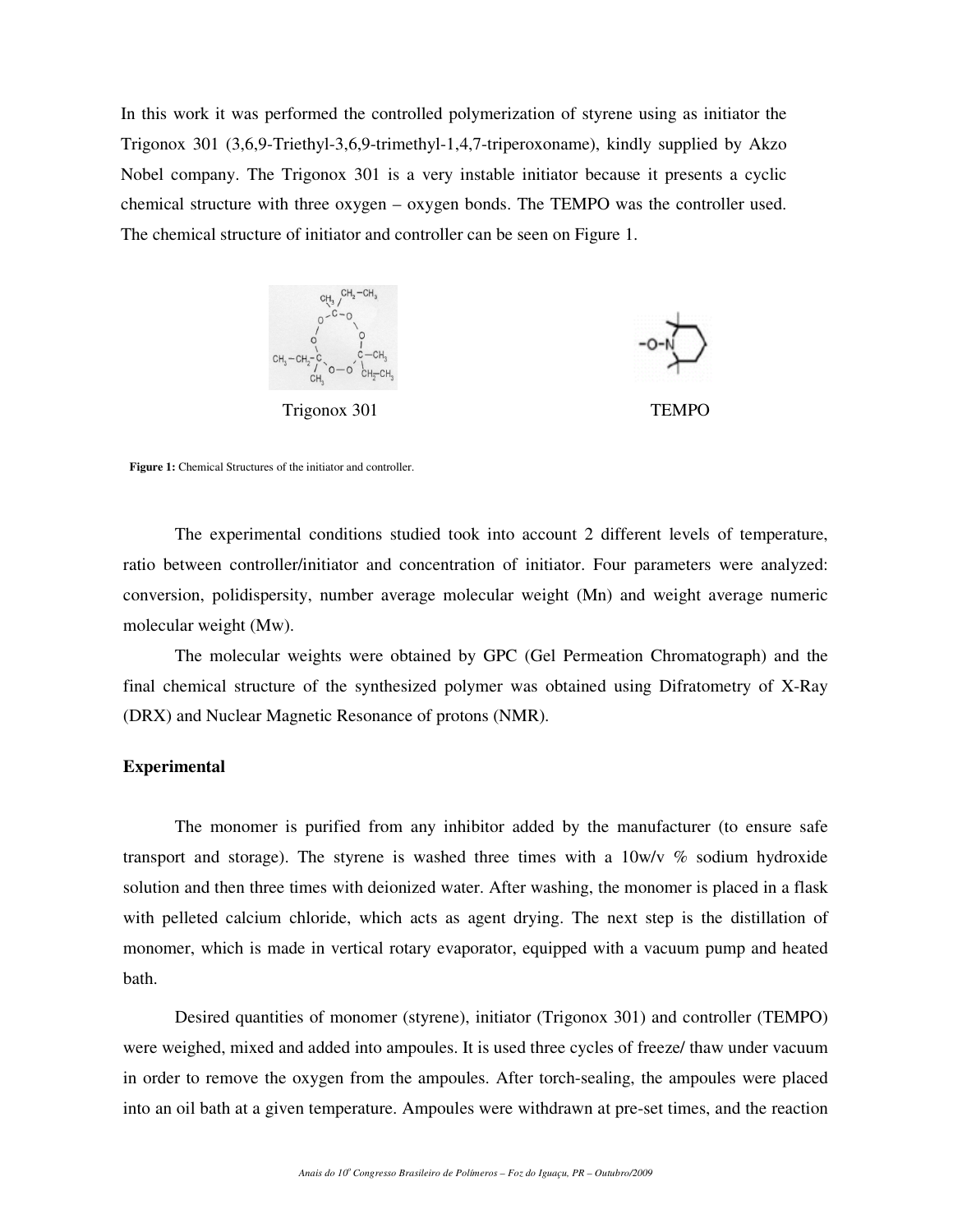was stopped with an ice bath and then with liquid nitrogen. The ampoules were weighed, broken and the polymer/monomer mixture was dissolved in methylene chloride, and precipitated with ethanol. After evaporation of solvent and monomer, monomer conversion was obtained gravimetrically. The polymer product was characterized by Gel Permeation Chromatograph that was based on a detector system with low and high angle laser light scattering, viscometer and refractive index (RI).

#### **Results and discussions**

The experimental runs were performed at two temperature different (125 and 135ºC). In the same way, three ratios [controller]/[initiator] were also performed (3:1, 4:1 and 5:1) in every one of the temperatures. When ratio equal to 5:1 was considered, very low conversion was obtained (lower than 10%), and therefore, the samples were not analyzed in GPC. The figure 2 shows conversion, polidispersity and molecular weight profiles. In all the cases two temperatures were considered (125 and 135ºC) and the initiator concentration used was 0.0029 mol/L.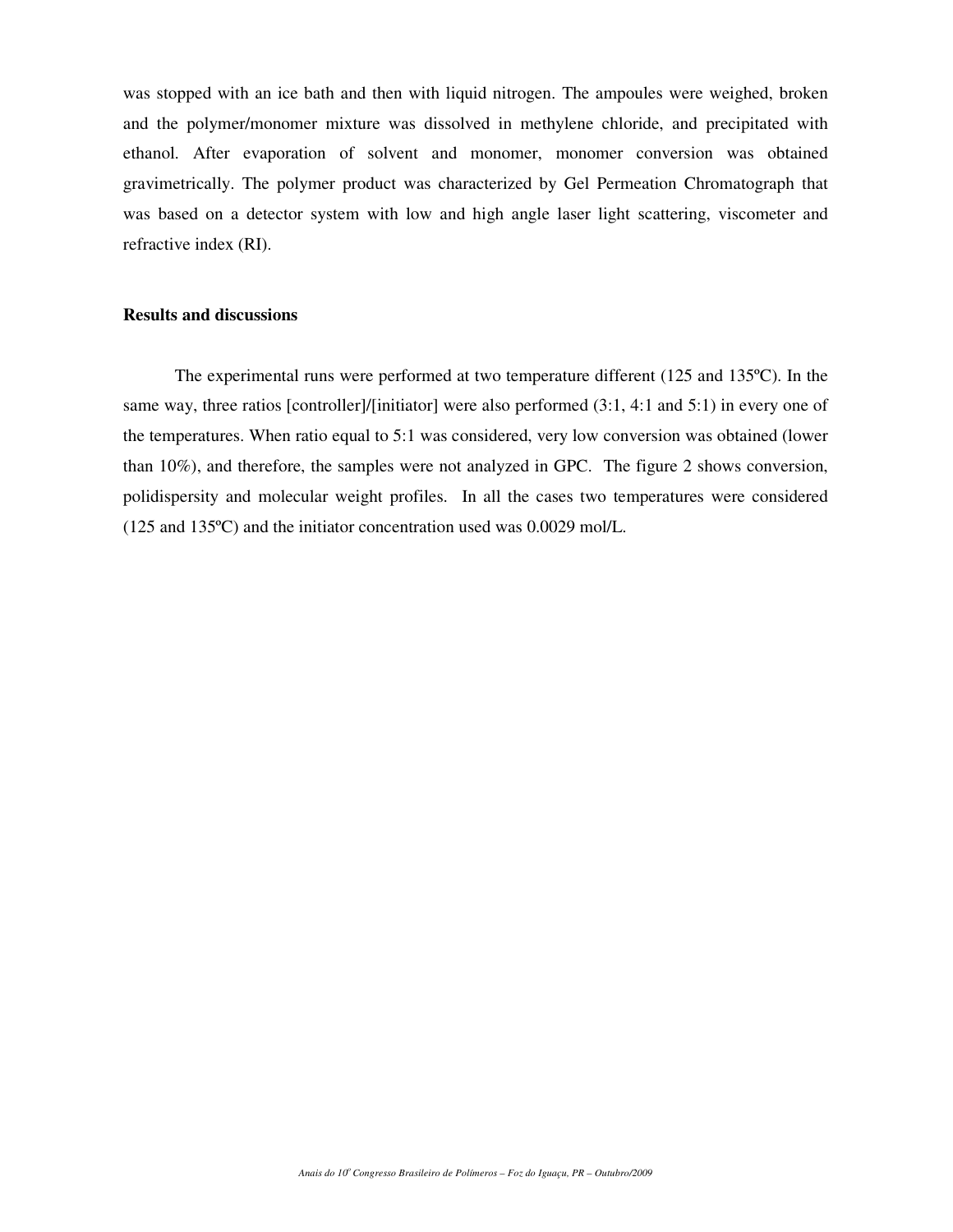

Figure 2: (a) Conversion to the ratio equal to 3:1; (b) Conversion to the ratio equal to 4:1; (c) Polidispersity to the ratio equal to 3:1; (d) Polidispersity to the ratio equal to 4:1; (e) Mn to the ratio equal to 3:1; (f) Mn to the ratio equal to 4:1; (g) Mw to the ratio equal to 3:1; (h) Mw to the ratio equal to 4:1.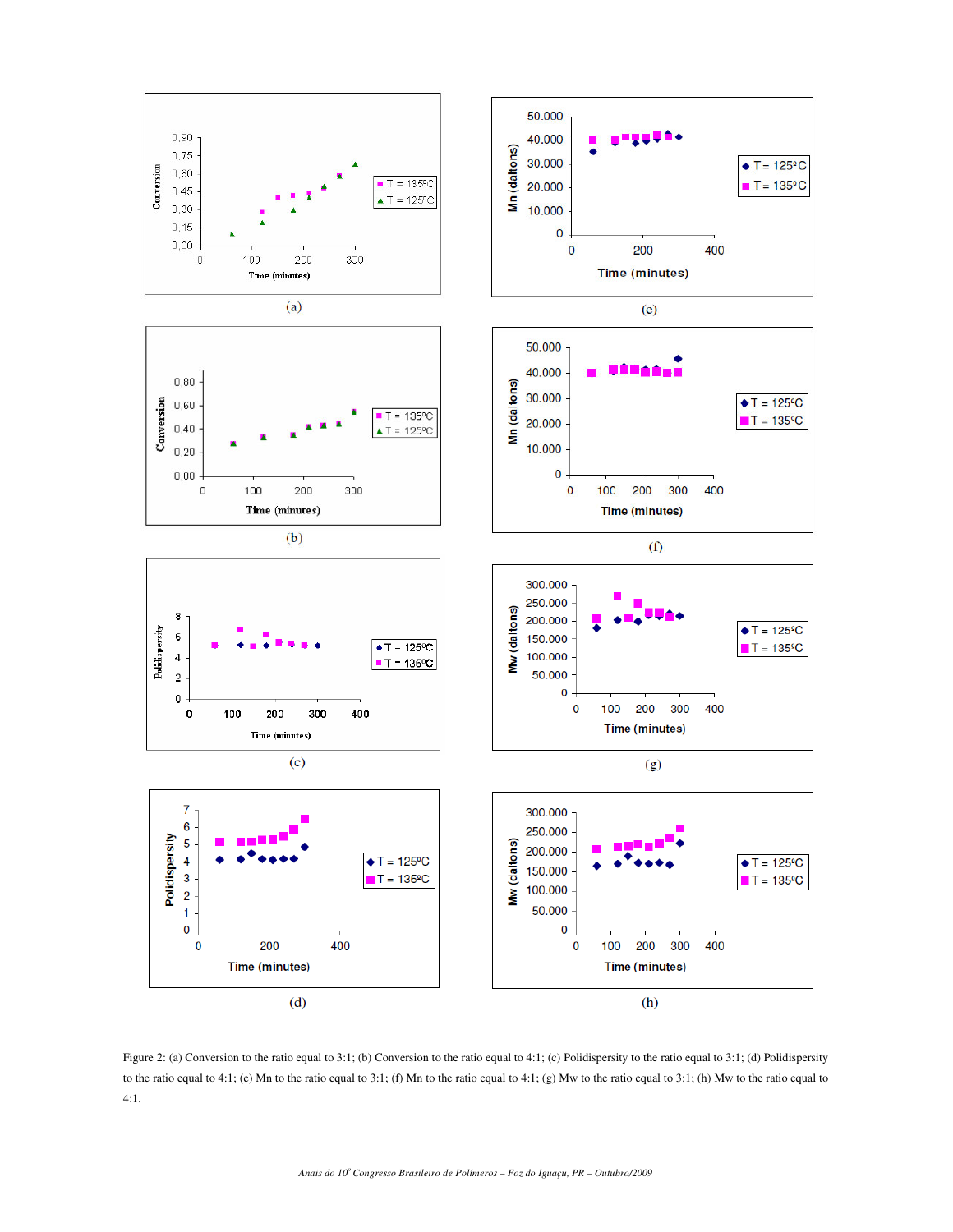It can be observed that in all cases it was not possible to obtain controlled polymer, because the polidispersity is much bigger than the unity. Maybe this occurs because a low concentration of initiator is being used. It is known that the controller can react with the initiator to produce inert compounds. If this is the case, the concentration of controller can not be enough to capture all growing chains, generating some dormant chains and some chains that never get trapped. This could generate an ever higher polydispersity if compared to the standard polymerization.

As a second alternative the concentration of the initiator was increased to 0.0058 mol/L, keeping the previous rates used before. Figure 3 shows conversion, polydispersity and molecular weights obtained when higher concentration of initiator is used. The experiments were performed in triplicates and in all the cases it can be seem a controlled polymer being produced, with polydispersity close to one.



Figure 3: Obtained results to the rehearsal with the initial concentration of initiator multiplied by two. Ratio between [controller]/[initiator] equal to 4:1 and temperature equal to 130ºC.

This means that it is necessary and indispensable a correct relationship among temperature, ratio [controller]/[initiator] and concentration of initiator to achieve the desirable process. Even it being a controlled process the time of reaction was not significantly changed.

Cerna et al (2002) explain that there are two different ways for the decomposition of the Trigonox 301: thermal and not thermal, as can be seen in Figure 4. In first one, the decomposition of all initiator starts in beginning of the process and, consequently, occurs a faster liberation of free radicals, which provoke the instantaneous growth of the chains. This way, the action's mechanism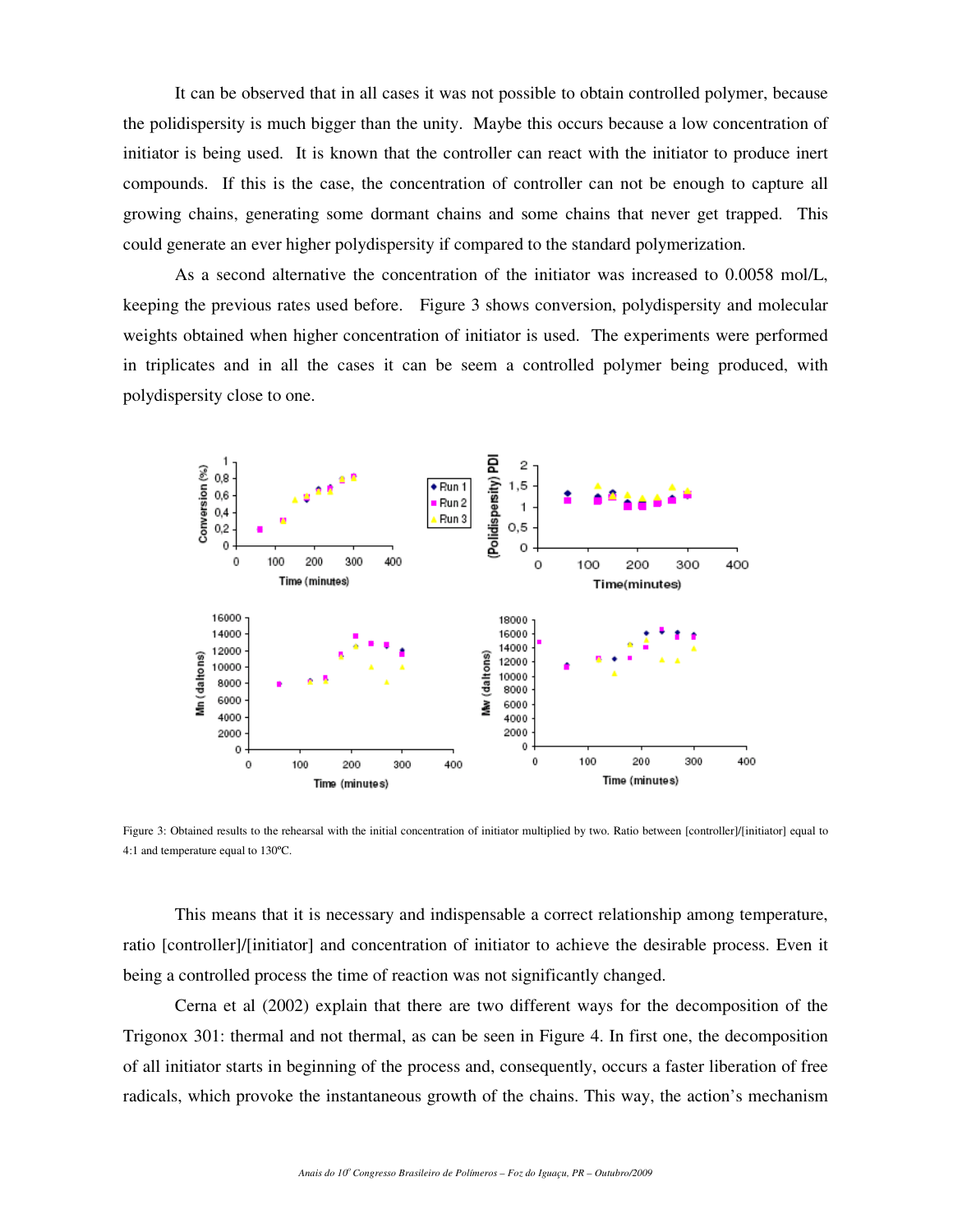of the TEMPO is not quick enough to establish a good equilibrium of the chemical reaction showed in equation 1. The result consists in a disordered polymer production with high polidispersity.



Figure 4: Different ways to the initiator's decomposition (Cerna et al., 2002).

For the sample of the controlled polymer it was done analyses of RMN e DRX. These results are shown in Figure 5:



Figure 5: RMN (a) and DRX (b) results.

Taking a look in the figure 5, we can observe that the RMN spectrum give us the polystyrene's synthesis confirmation, because the peak referent to the displacement of 7,0421 ppm correspond to the four atoms of hydrogen fixed in aromatic ring. This is a crucial characteristic to determinate the real presence of this compound in sample. Nevertheless, the peaks of lower intensity have showed to us that there is still monomer remaining in reaction environment. With regard to the DRX results, it can be said that the shape of the peak obtained corresponds, doubtless, to a polymer with random chemical structure, in other words, the final product is amorphous.